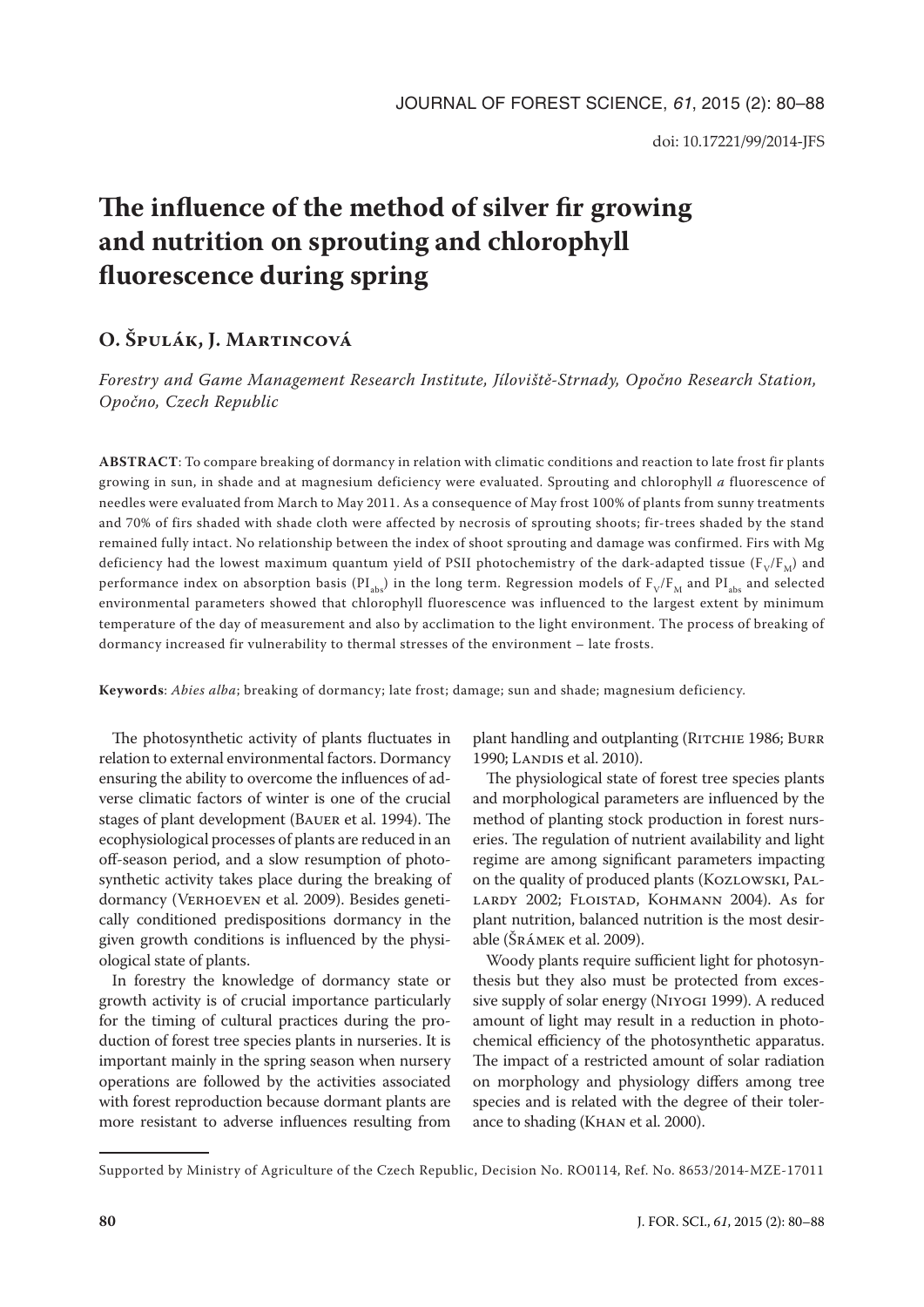With respect to physiological reaction and health status development a reduction in radiation availability during growth may be significant especially in the production of planting stock of shade-tolerant woody plants such as silver fir (Giannini, Paiero 1971; Boni et al. 1978; Khan et al. 2000). Deficiency or excess of elements leading to nutrient imbalance may become a significant stress factor limiting tree species prosperity regardless of the intensity of radiation (SCHWAB et al. 1994).

The evaluation of chlorophyll *a* fluorescence provides a quantitative assessment of functionality of the photosynthetic apparatus of plants – how it is efficient and how well it works (RITCHIE, LANDIS 2005). It is often used in physiological and ecological research, taking into account the relation of the studied characteristics to the condition of assimilatory organs and photosynthesis (MAXWELL, Johnson 2000). The measurement of chlorophyll *a* fluorescence was successfully used to evaluate dormancy e.g. in Douglas fir (HAWKINS, LISTER 1985), to evaluate cold hardiness (RITCHIE, LANdis 2005), frost damage (Percival, Henderson 2003); it can also be used for prediction of plant behaviour after outplanting (L'HIRONDELLE et al. 2007).

The objective of the present study is to compare breaking of dormancy in relation with climatic conditions and reaction to late frost in silver fir plants with different shading and nutrition regime using the method of chlorophyll *a* fluorescence measurement. The hypotheses tested are as follows: (*i*) for fir being a shade-tolerant species, breaking of dormancy is more intensive in the shade; (*ii*) nutrient imbalance slows down breaking of dormancy; and (*iii*) development of the maximum quantum yield of PSII photochemistry as well as performance index on absorption basis are mostly driven by temperature.

#### **MATERIAL AND METHODS**

**Experimental plantations.** Research was conducted in the 2011 spring season in an experimental nursery of Opočno Research Station affiliated to Research Institute of Forestry and Game Management. Six-years-old plants of fir ca 45 cm in average height that were set onto seedbeds at a  $40 \times 60$  cm spacing in two unshaded and two shaded treatments were selected for measurements. The plants, 50 individuals per treatment, were grown in these conditions for three years. Unshaded treatments included a control (Sunny-C treatment) and a treatment of plants with symptoms of magnesium deficiency (needle yellow-

Table 1. Experimental treatments of the study of chlorophyll fluorescence in silver fir during spring

| Light conditions Treatment<br>of seedbed |                      | Description                                             |
|------------------------------------------|----------------------|---------------------------------------------------------|
| Sunny                                    | $Sunny-C$<br>Sunny-D | $sumny - control$<br>sunny - Mg deficiency              |
| Shaded                                   | Shaded-F<br>Shaded-S | shaded by fabric – shade cloth<br>shaded by Thuja stand |

ing; Sunny-D). In shaded treatments the light access was reduced either by green shade cloth (ca 70% light transmission; Shaded-F treatment) or by ornamental planting – northern white-cedar (*Thuja occidentalis;*  hereinafter Thuja) stand 5 m in height (ca 30% of full light; Shaded-S treatment) (Table 1). Light attenuation was estimated from indicative measurements on sunny and overcast days with a digital lux meter (UNITEST RS-232); spectral measurement was not performed. Magnesium deficiency (magnesium content in dry matter of the first needle age class 0.074%) in Sunny-D treatment was caused by nutrient imbalance due to the base excess in the soil. The content of phosphorus in the needles was also significantly lower (Fig. 1).

There was no fertilization or watering applied during the experiment. The plants were evaluated repeatedly for chlorophyll *a* fluorescence, sprouting onset and damage to sprouted shoots caused by the frost period from May 3 to 6, 2011.

**Measurement of climatic conditions.** For a description of meteorological conditions data from an automatic meteorological station [NOEL 2000, produced by Ing. Libor Daneš (CR)] located at a distance of about 10 m from the experiment were used. Among the observed parameters these parameters were used for this study: air temperature at a height of 200 and 30 cm above the ground [thermometers of



Fig. 1. Proportions of nutrients in the first needle age class of fir treatments mean of three samples and standard deviation the letters identify statistically homogeneous groups at a 95% significance level (ANOVA and Tukey's post-hoc test), for treatment explanation see Table 1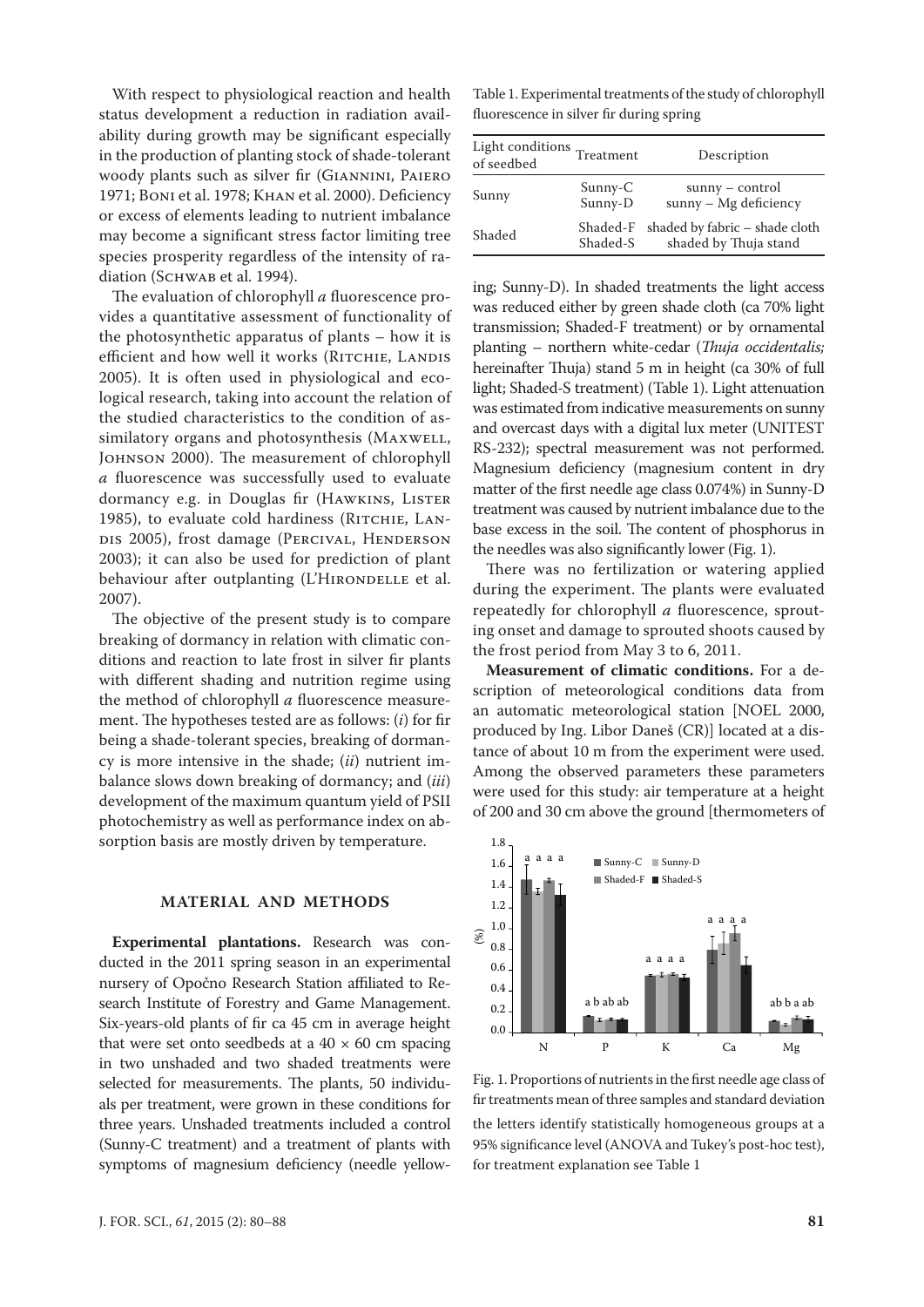Pt 100 type, mfd. by Dorfi (CR); °C)], global radiation [SG005 pyranometer, produced by J. Tlusťák (CR); as radiation energy in  $W·m<sup>-2</sup>$  and precipitation (SR1 rain-gauge, produced by J. Tlusťák; mm), all data were observed in one-hour intervals.

**Evaluation of sprouting**. The progression of shoot sprouting and development was evaluated in approximately one-week intervals from March 14, 2011 to the date of full expansion of new sprouts (the last measurement on May 24, 2011) on the basis of a five-degree empirical scale (Table 2). The tree was attributed the respective index of sprouting if more than a half of buds (new sprouts) complied with the respective criterion.

Table 2. Empirical scale of fir sprouting

| State                                               | Index            |  |
|-----------------------------------------------------|------------------|--|
| Not sprouting                                       | $\left( \right)$ |  |
| Enlarged buds                                       |                  |  |
| Green needles show in buds                          |                  |  |
| Confined bundles of needles growing from buds       |                  |  |
| Open bundles of needles, beginning extension growth |                  |  |
| Extension growth of new sprouts                     |                  |  |
|                                                     |                  |  |

**Measurement of chlorophyll fluorescence.** Chlorophyll *a* fluorescence of one-year-old needles was evaluated with a Plant Efficiency Analyser (PEA, Hansatech Instruments, UK) on the same dates as the sprouting index. The measurement with PEA is the basic approach to the evaluation of chlorophyll *a* fluorescence, allowing a prompt insight into the primary reaction of photosynthetically active dark-acclimated material to an intensive light impulse (STRASSER et al. 2000). Chlorophyll fluorescence measurements were always done between 11 and 13 h CET on one-year needles from the upper side of lateral annual shoots in the upper part of the crown (except the leader). Before measurement the samples were shaded with original clips for 30 min at least. The intensity of radiation was set at 50% (2.1 mmol $\cdot$ m<sup>-2</sup>·s<sup>-1</sup>). Ten plants per treatment were measured; each sample tree was measured on three randomly chosen shoots, i.e. in three replications. The assimilatory tissues were evaluated on the basis of selected complex parameters of chlorophyll *a* fluorescence. The maximum quantum yield of photosystem II photochemistry of darkadapted tissue ( $F_V/F_M$ ) is calculated from the values of maximal fluorescence  $(F_M)$  and minimal fluorescence (fluorescence intensity in 50  $\mu$ s; F<sub>0</sub>) while their difference is designated as variable fluorescence  $(F_v)$ . The value  $F_V/F_M$  was calculated by the service software (WinPEA32 Version v 1.00) according to the relation  $F_V/F_M = (F_M - F_0)/F_M$ .

Subsequently, the performance index on absorption basis  $(PI_{abc})$  was computed; it is a performance index

for energy conservation from photons absorbed by PSII antennae to the reduction of plastoquinone  $(Q_p)$ (STIRBET, GOVINDJEE 2011). Performance index is a very complex parameter because it is calculated on the basis of characteristics describing the state of practically all major photochemical processes: such as density of reaction centres on chlorophyll basis, flux ratio trapping per dissipation and electron transport further than to primary plastoquinone  $(Q_1)$  (STRASser et al. 1999, 2004).

Performance index on absorption basis was computed as follows (STRASSER et al. 2004):

$$
PI_{\rm abs} = \frac{1 - (F_0/F_M)}{M_0/V_J} \times \frac{F_M - F_0}{F_0} \times \frac{1 - V_J}{V_J}
$$
 (1)

where:

- $F_0$  minimal fluorescence,
- $F<sub>M</sub>$  maximal fluorescence,
- $M_0$  initial slope of fluorescence kinetics is computed as follows:  $M_0 = 4 \times (F_{300\mu s} - F_0)/(F_M - F_0)$ , where  $F_{300\mu s}$  is fluorescence intensity in 300  $\mu s$ ,
- $V<sub>T</sub>$  relative variable fluorescence in 2 ms computed as:  $V_{J} = (F_{J} - F_{0})/(F_{M} - F_{0})$ , where  $F_{J}$  is fluorescence intensity in 2 ms.

**Statistical evaluation**. After removal of measurement outliers the data were transformed by the Box-Cox transformation to stabilize variance and to ensure normality (Fox, WEISBERG 2011). The data were compared in R statistical environment (3.0.1, The R Foundation for Statistical Computing 2013) using the analysis of variance (ANOVA) with subsequent Tukey's test; if deviations from normality persisted, the Kruskal-Wallis test was used with subsequent comparison by the kruskalmc function of the pgirmess package using a SIEGEL and CASTELLAN (1988) algorithm.

The method of multivariate linear regression was applied to evaluate the influence of environmental factors on the average values of parameters Fv/Fm and  $PI<sub>abs</sub>$  on the particular dates of measurement. Explanatory variables tested in several cycles were as follows: minimum temperature at a height of 30 cm above the ground from the day of measurement  $(\text{minT}_0)$  and from two preceding days  $(\text{minT}_{-1}, \text{minT}_{-2})$ maximum temperature of two preceding days at a height of 30 cm (max $T_{-1}$ , max $T_{-2}$ ), the sum of global radiation of preceding day (Sun, in kW·m<sup>-2</sup>), mean temperature of preceding day at a height of 200 cm above the ground (mean $T_{-1}$ ), actual temperature on the date of measurement (T), interaction between minimum temperature and the sum of global radiation ( $minT_0$ :Sun) and the ordinal number of the day (Day) as a measure of spring onset. *P* < 0.05 was used as a significance level for the applied tests.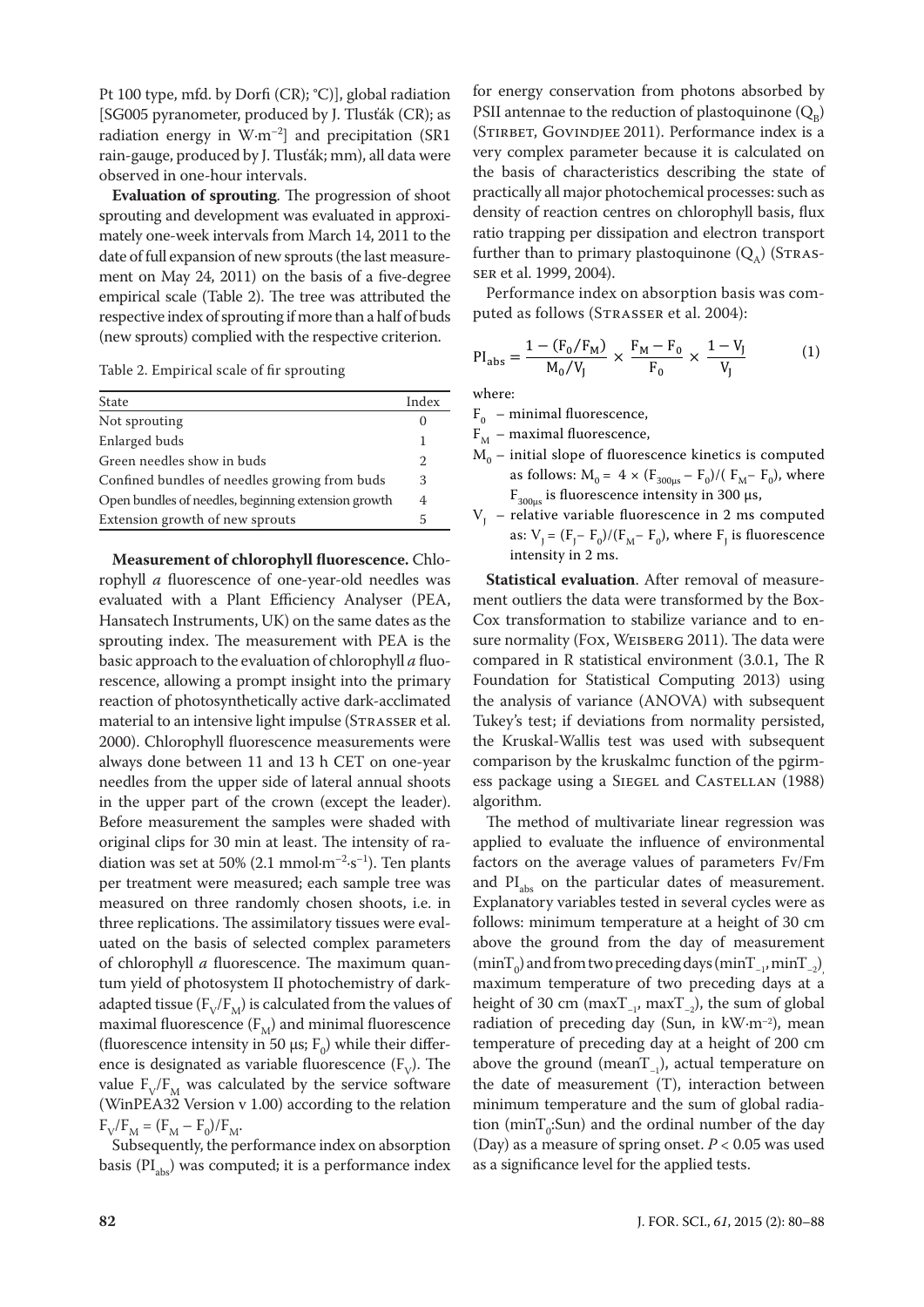#### **RESULTS**

#### **Climatic conditions, sprouting and frost damage**

In the studied spring season (March to May 2011) there was a gradual increase in the sunshine intensity (solar irradiance), and concomitantly in average daily temperatures. The distribution of precipitation higher than 10 mm per day was even and so sufficient moisture was provided (Fig. 2). The daily temperature amplitude at a height of 30 cm above the ground reached up to 22.7°C. Night freezing temperatures occurred frequently until the end of March while the last episode of late frost was registered on May 3 to 6, when the ground temperature dropped to –3.1°C (May 5, 2011).

Fir shoots started sprouting between April 14 and 27, 2011, while Shaded-F treatment showed the earliest sprouting and the sprouting of Shaded-S and Sunny-D treatments was delayed. On May 5 (in the late frost period) the average index of sprouting was comparable in Sunny-D, Sunny-C and Shaded-F treatments (Fig. 3). Visual symptoms of frost damage to sprouting shoots appeared within 2–3 days following the frost episode. Necrosis of



Fig. 2. Daily sums of radiation and precipitation (upper part) and average daily temperature at a height of 200 cm above the ground (MeanT +200 cm), and daily minimum (MinT +30 cm) and maximum (MaxT +30 cm) temperatures at 30 cm above the ground (lower part) on the particular days of the studied period. Vertical dotted lines represent the dates of chlorophyll fluorescence measurement



Fig. 3. Average index of sprouting in the studied fir treatments (20 plants per treatment) on April 27 and May 5, 2011. Mean and standard deviation. For treatment explanation see Table 1

sprouting shoots was observed in all plants from treatments grown in full sunshine, irrespective of the sprouting index. In Shaded-F treatment 70% of the plants were damaged by necrosis, the remaining trees suffered from chlorotic symptoms, without any relation with the sprouting index. Fir-trees shaded by the Thuja stand were absolutely without damage (Shaded-S).

#### **Chlorophyll a fluorescence**

At the beginning of the period of observation (March 14, 2011) significant differences in the values of maximum quantum yield of PSII photochemistry  $(F_v/F_M)$  were found out between the experimental treatments, these differences were maintained practically for the entire period (Fig. 4a). In Shaded-S treatment the value of  $F_V/F_M$  was stabilized for the entire period, being above 0.8 without great fluctuations. In the other treatments an increase in the values was observed, with a temporary fall after the frost episode around May 5, 2011. The fall was steepest in treatments grown in the sun (Sunny-C and Sunny-D). Freezing temperatures before the beginning of May, i.e. before the onset of sprouting, had a minimum influence on the development of  $F_v/F_M$  – an insignificant fall in the values after the frost episode at the end of March occurred only in treatments grown in the sun.

The values of performance index  $PI<sub>abs</sub>$  were the lowest in Sunny-D treatment in the entire period. The highest values were reached by fir-trees belonging to shade-grown treatments (Fig. 4b), from the statistical aspect the values of these two treatments were identical. The index  $PI<sub>abs</sub>$  reacted to the specific weather development by the fluctuation of its values more than did the values  $F_V/F_M$ . The period of freezing temperatures was always followed by a decrease in the performance index  $PI<sub>abc</sub>$ .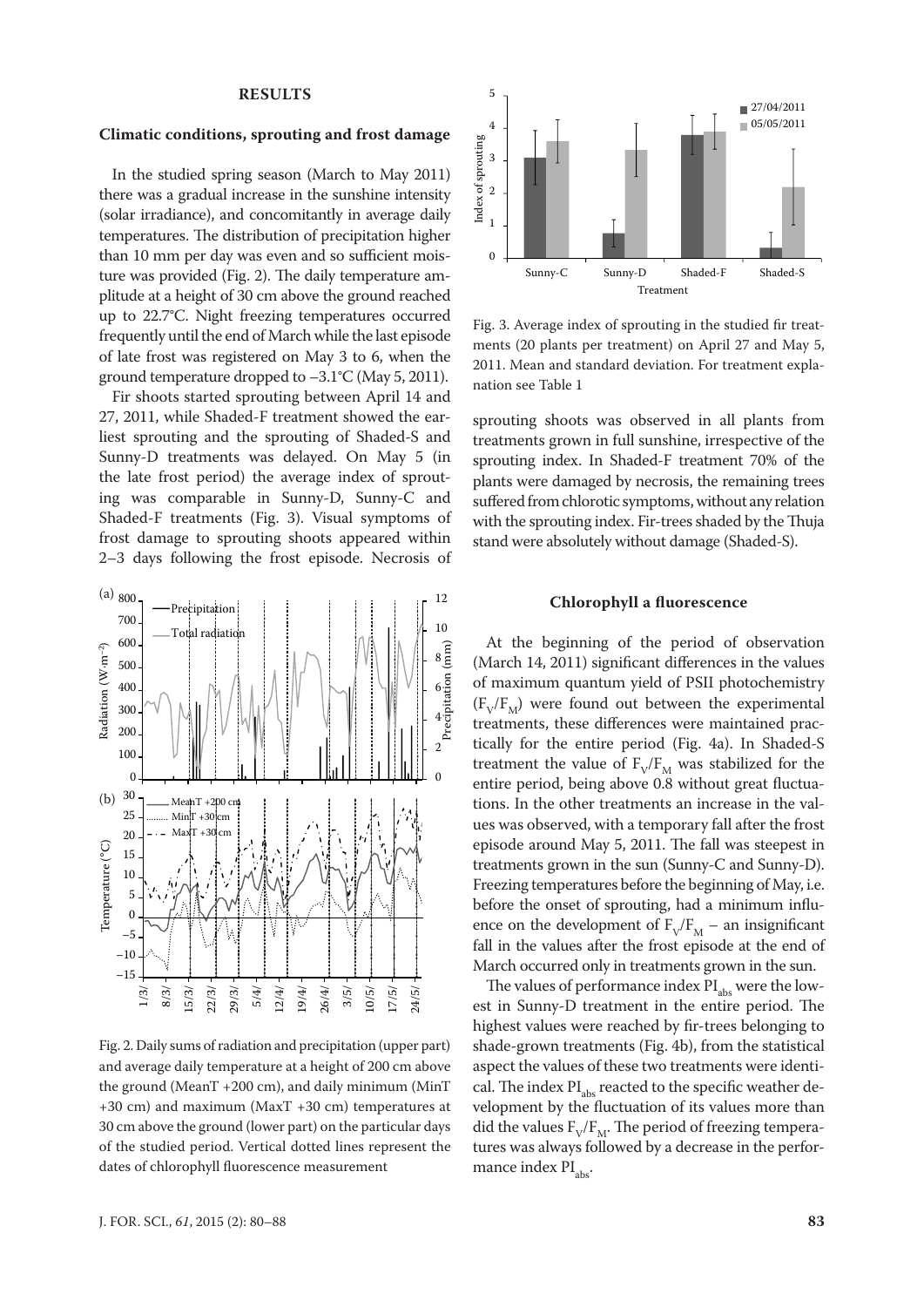

Fig. 4. Maximum quantum yield of PSII photochemistry on the dates of measurement (a), performance index on absorption basis PI<sub>abs</sub> (b) average minimum temperatures for 3 days including the day of measurement are shown in the upper part; arrow indicates the period of the beginning of fir sprouting; snowflake shows the period with late frost; 10 plants per treatment were evaluated; for treatment explanation see Table 1; letters identify statistically homogeneous groups at a 95% significance level; \*Kruskal-Wallis test; ANOVA in the other cases

#### **Linear regression**

The results of evaluation of linear regression between climatic conditions and chlorophyll *a* fluorescence have shown that among the tested parameters minimum temperature of the day of measurement (min $T_{\text{o}}$ ) was the only significant explanatory variable of resultant models for param-

Table 3. Resultant models of linear regression of parameters  $F_V/F_M$  and  $PI_{abs}$ 

|                            | Treatment Parameters              | Estimate                   | Std.                    | Pr(> t )                  | Adj. $R^2$ |
|----------------------------|-----------------------------------|----------------------------|-------------------------|---------------------------|------------|
| $F_V/F_M$                  |                                   |                            |                         |                           |            |
| Sunny-C                    | (intercept)<br>$minT_0$           | 0.639<br>0.013             | 0.026<br>0.004          | < 0.001<br>0.011          | 0.518      |
| Sunny-D                    | (intercept)<br>$minT_0$           | 0.526<br>0.018             | 0.021<br>0.003          | < 0.001<br>< 0.001        | 0.762      |
| Shaded-F                   | (intercept)<br>$minT_0$           | 0.736<br>0.008             | 0.010<br>0.002          | < 0.001<br>< 0.001        | 0.742      |
| Shaded-S                   | (intercept)<br>$minT_0$           | 0.802<br>0.003             | 0.006<br>0.001          | < 0.001<br>0.025          | 0.420      |
| $\mathbf{PI}_{\text{abs}}$ |                                   |                            |                         |                           |            |
| Sunny-C                    | (intercept)<br>$minT_0$<br>Sun    | 3.197<br>0.154<br>$-3.209$ | 0.478<br>0.036<br>1.123 | < 0.001<br>0.004<br>0.024 | 0.745      |
| Sunny-D                    | (intercept)<br>$minT_0$           | 0.647<br>0.122             | 0.179<br>0.028          | 0.007<br>0.002            | 0.666      |
| Shaded-F                   | (intercept)<br>$minT_{0}$         | 3.533<br>0.346             | 0.414<br>0.065          | 0.000<br>0.001            | 0.718      |
| Shaded-S                   | (intercept)<br>$minT_{-1}$<br>Sun | 2.099<br>0.275<br>1.077    | 0.457<br>0.036<br>5.752 | 0.003<br>< 0.001<br>0.001 | 0.890      |

 $min_{0}$  – minimum temperature of the day of measurement (°C); minT<sub>-1</sub> – minimum temperature of the day preceding measurement (°C); Sun – the sum of global radiation of preceding day ( $kW·m<sup>-2</sup>$ ), for treatment explanation see Table 1

eter  $F_V/F_M$  in all treatments. The resultant models described 42 to 76% variability (Table 3), the lower closeness of the model was observed in Sunny-C and Shaded-S treatments.

The significance of variables explaining the value of  $PI<sub>abs</sub>$  was different among the treatments. While in Sunny-D and Shaded-F treatments the resultant model was based on variable min $T_{0}$  again, in Sunny-C treatment the parameter Sun is added and in Shaded-S the model is composed of  $minT_{-1}$  and Sun. The closeness of fitting of resultant models was higher than in  $F_V/F_M$  (66 to 89%).

#### **DISCUSSION**

In spring breaking of plant dormancy and resumption of the activity of physiological processes connected with respiration and metabolism take place. Vulnerability of plants to negative environmental influences is increased at that time (Burr 1990). In our study it was confirmed in fir during the frost episode at the beginning of May that had a more distinct impact on a decrease in the studied fluorescence parameters than a similar situation at the end of March.

YATSKO et al. (2011) reported the winter (December to March) values of maximum quantum yield of photochemistry  $(F_v/F_M)$  in *Abies sibirica* to amount to 0.45–0.50, and they increased to 0.72– 0.77 until May. Maximum values were observed in June to August (0.82–0.85). The winter and spring values of  $F_V/F_M$  are very similar to the values we observed in *Abies alba* on unshaded seedbeds. Robakowski (2005b) also reported the steepest fall of  $F_V/F_M$  values in February in silver fir plants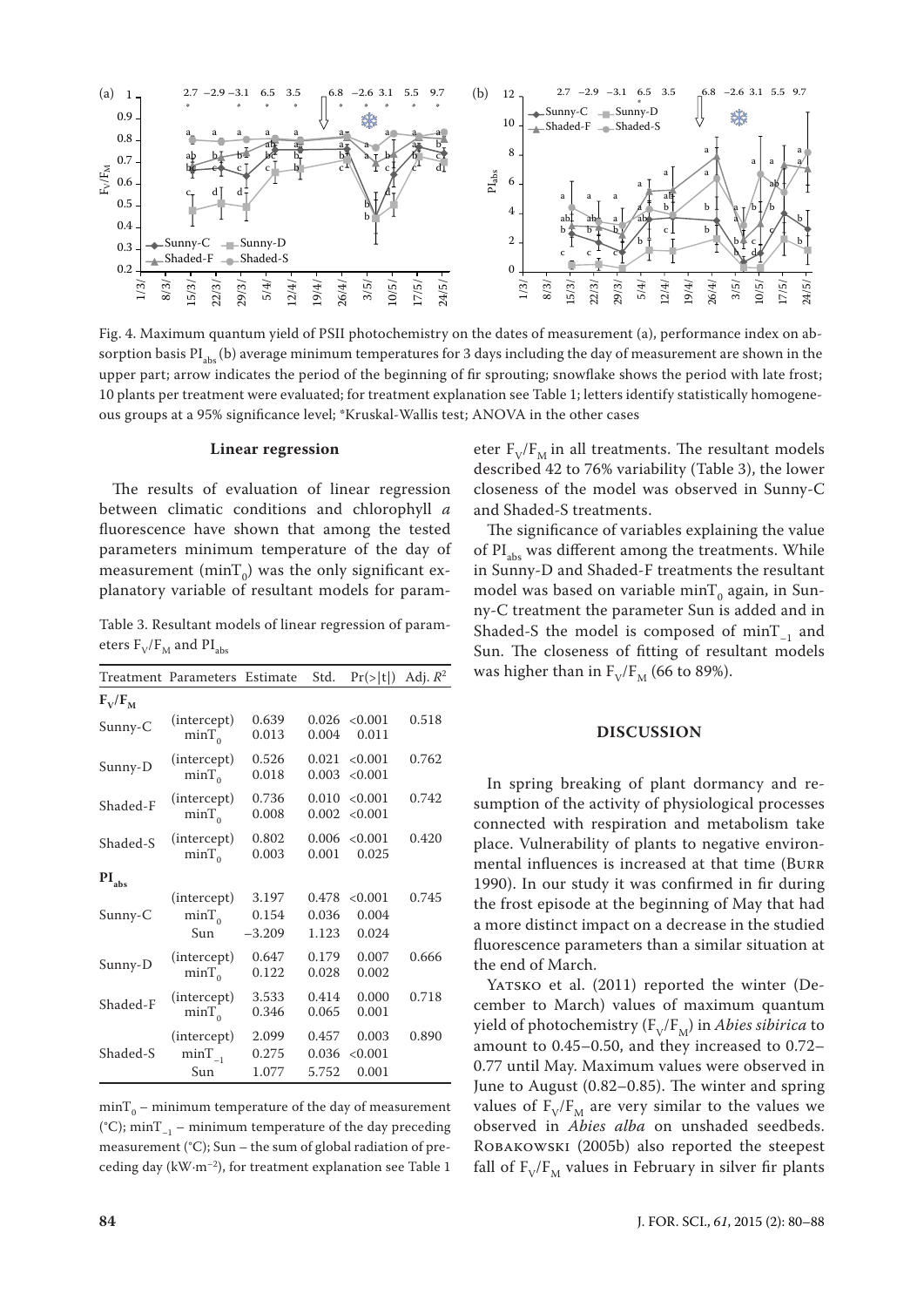grown in a plastic house, but with higher minimum values (0.71). These values are close to our findings in fir plants growing under the protection of shade cloth or tree stand. The above-mentioned authors found out relatively high values of  $F_V/F_M$  in fir compared to the other conifer species.

The growing of silver fir plants in shaded treatments influenced sprouting, evaluated parameters of chlorophyll *a* fluorescence and extent of damage by late frosts. Under the shelter of the Thuja stand (Shaded-S treatment) the fir was growing for a long time in shaded, more stable microclimatic conditions that had a positive influence on its prosperity. The positive influence was reflected in high and relatively stable values of  $F_V/F_M$  and PI<sub>abs</sub> from the beginning of the studied period. Sprouting was somewhat delayed, but the firs were not damaged in the May frost period at all. A delay in sprouting in shaded conditions was confirmed in a number of other tree species (Caffarra, Donnelly 2011).

The influence of the shade cloth on the growth environment of Shaded-F treatment was less intensive. Fir sprouting had a similar pattern like in firs from the sunny control, but the extent of frost damage was smaller. Besides the partial alleviation of frost by the fabric, the reasons may be differences in the intensity of tissue irradiation after the frost period (Strand, Öquist 1985), and also different structure of shaded and sunlit tissues (ROBAKOWSki et al. 2003; Sariyildiz, Anderson 2003; Robakowski 2006; Lichtenthaler et al. 2013) which can also influence vulnerability to frost. If late frosts last for a longer time, the influence of the shade cloth on a reduction in temperature extremes will probably be minimal. Nevertheless, a decrease in the parameters  $F_V/F_M$  and  $PI_{abs}$  was not so distinct after frost in either of the shaded treatments as in the treatments grown in full sun. It may be connected with a reaction to subsequent irradiation – with photoinhibition. Comparing photoinhibition caused by a low temperature in dwarf pine, Norway spruce and fir, Robakowski (2005a,b) evaluated the fir as a tree species with the smallest inclination to photoinhibition. On the contrary, the fir belongs among tree species vulnerable to so called freeze desiccation. This phenomenon is usually observed in spring when there is little snow, the soil is frozen and days are sunny and warm (Krasowski 1996).

The state of the assimilatory tissues of forest tree species plants is influenced by available and balanced nutrition. STRAND and LUNDMARK (1995) described that during the development of fertilized and unfertilized spruce seedlings fertilized seedlings had higher values of  $F_V/F_M$  in spring while

the largest difference was observed just before the termination of the winter inhibition period. When Boyce (2007) compared the treatments additionally fertilized with calcium and control plantings of *Abies balsamea* and *Picea rubens*, he observed differences in  $F_v/F_M$  as late as in September, no differences were observed in spring (March). On the contrary, in our experiment the parameters  $F_v/F_M$ and  $PI<sub>abs</sub>$  of fir plants with magnesium deficiency were the lowest in the long term and the health status impairment was visible on changes in needle colour and delayed sprouting. Colour changes are caused by a chlorophyll loss due to nutrient deficiency (Kölling et al. 1997; Solberg et al. 1998). However, the intensity of colour changes in local populations can be specific. E.g. ROBAKOWSKI (2006) suggested that firs originating from the Krkonoše Mts. were probably adapted to growth in soils poor in  $Ca^{2+}$  and  $Mg^{2+}$  ions that were formed on the acid granite parent rock because at a low concentration of macroelements in needles neither needle discoloration nor longer-time decrease in  $F_{V}/F_{M}$  was observed that could prove permanent nutrient deficiency.

Unlike these studies, an increased availability of bases in the soil led to nutritional problems and to the occurrence of a stressor in our case. The importance of a stressor at a decrease in the values of  $F_V/F_M$  and PI<sub>abs</sub> was confirmed in a number of tree species (Cregg et al. 2004; Volgusheva et al. 2011; KOLLER et al. 2013). The resumption of photosynthetic activity and growth after adjustment of nutrient balance in the soil can be a long-term process (Dreyer et al. 1994). In spite of nutrient imbalance and high percent damage to new shoots by frost the firs of Sunny-D treatment survived in our experiment and their growth was not restricted to a greater extent.

The evaluation of regression relations between the parameters  $F_V/F_M$  and  $PI_{abs}$  and selected environmental parameters indicated that temperature is the main factor influencing chlorophyll *a* fluorescence and/or photosynthetic rate during spring. The significance of minimum temperature on the day of measurement in relation to  $F_V/F_M$  was demonstrated in all studied treatments of fir growing. The index  $PI<sub>abs</sub>$  reacted to weather conditions in a more distinct way. The resultant models of  $PI<sub>abs</sub>$ for Sunny-C and Shaded-S treatments contained also the sum of global radiation of the preceding day besides the value of minimum temperature. However, its significance was opposite: while in Sunny-C treatment the resultant index of the model was negative, it was positive in firs grown in the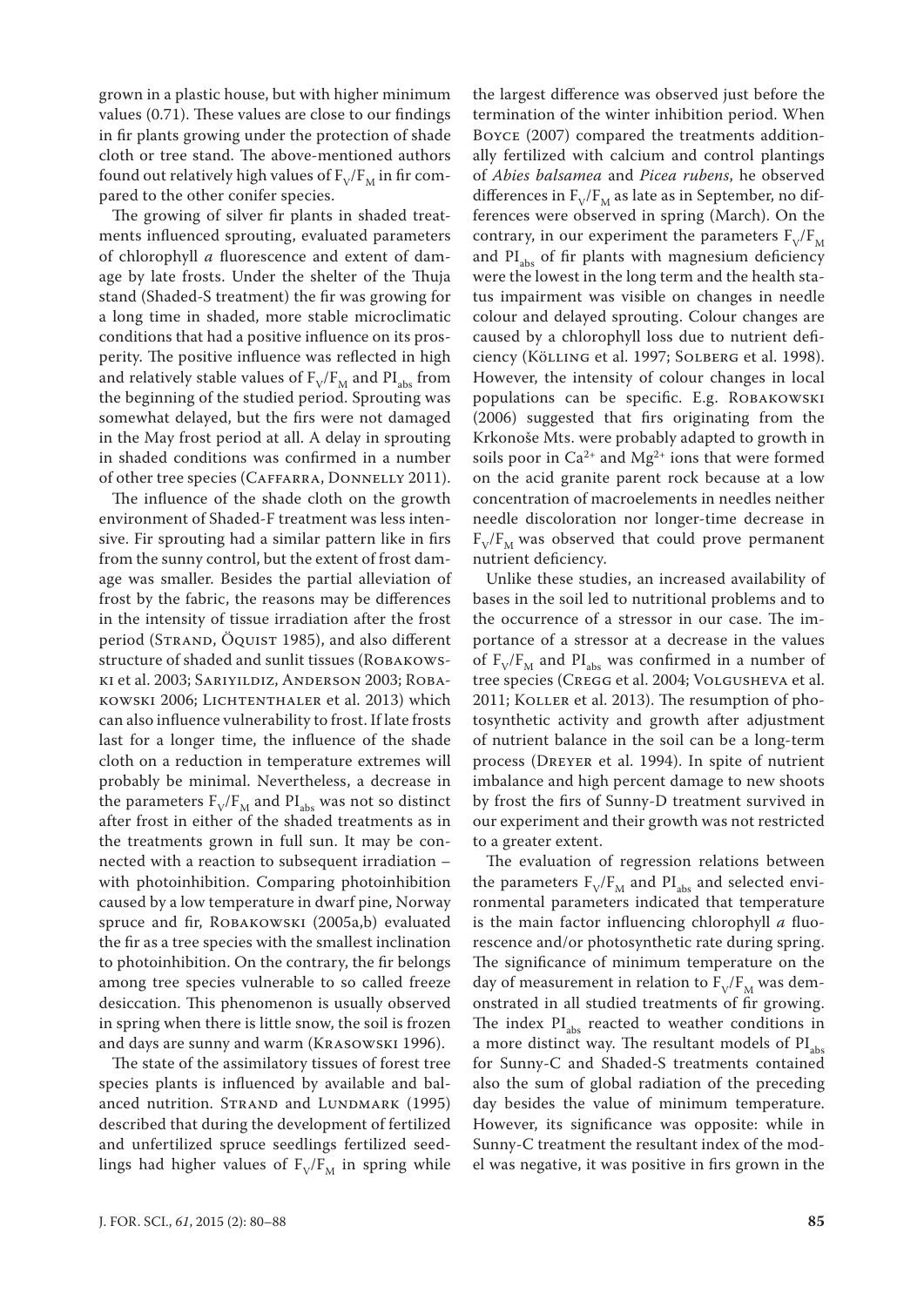shade of the Thuja stand. The significant influence of minimum temperature of the day of preceding measurement in Shaded-S treatment, instead of temperature of the day of measurement significant in the other variants, will probably stem from more balanced conditions of the shade microclimate. A close correlation between chlorophyll *a* fluorescence and light and thermal conditions in the period preceding measurements was observed also in other tree species (BOLHÁR-NORDENKAMPF, Lechner 1988; Bergh, Linder 1999).

Plant responses to light depend not only on light quantity (photosynthetic photon flux density), but also on the share of light wavelengths in the light spectrum illuminating leaves (e.g. SELLIN et al. 2011). The tree canopy mostly reduces blue light  $\langle$  490 nm; GIULIANI et al. 2000). However, the proportions of light spectra of the treatments were not evaluated in this study. Their impact on breaking of dormancy can be the subject of subsequent research.

#### **CONCLUSIONS**

The observations of breaking of dormancy and reaction to late frost in silver fir plants showed that from the aspect of chlorophyll fluorescence parameters the prosperity of shaded treatments was higher during the entire studied period. The highest photosynthetic activity evaluated by this method was found out in fir plants shaded by the stand, when their sprouting was delayed but the reaction to late frost was minimal. Firs with magnesium deficiency had the lowest values of  $F_V/F_M$ and  $PI<sub>abs</sub>$  in the long term. Regression models of relations between parameters  $F_V/F_M$  and  $PI_{abs}$  and selected environmental parameters showed that minimum temperature of the day of measurement had the most pronounced influence on chlorophyll *a* fluorescence.

The process of breaking of dormancy increased fir vulnerability to environmental thermal stresses – late frosts. Frost damage to sprouting shoots was markedly restricted or fully eliminated by growing the plants in the shade. The shading of firs during spring is crucial for an improvement in the physiological state of plants and minimization of risks connected with potential late frosts.

Sprouting of fir treatments did not confirm the hypothesis of more intensive breaking of dormancy in the shade. On the other hand, hypotheses of the delay of breaking of dormancy in nutrient imbalance of firs and of the controlling effect of tempera-

ture on the development of maximum quantum yield of PSII photochemistry as well as performance index on absorption basis were confirmed.

### **References**

- Bauer H., Nagele M., Comploj M., Galler V., Mair M., Unterpertinger E. (1994): Photosynthesis in cold acclimated leaves of plants with various degrees of freezing tolerance. Physiologia Plantarum, 91: 403–412.
- Bergh J., Linder S. (1999): Effects of soil warming during spring on photosynthetic recovery in boreal Norway spruce stands. Global Change Biology, 5: 245–253.
- Boni C., Magini E., Tascione D. (1978): Nursery experiments on some factors affecting the emergence and growth of silver fir seedlings. Annali dell'Accademia Italiana di Scienze Forestali, 27: 41–86.
- Bolhár-Nordenkampf H.R., Lechner E.G. (1988): Temperature and light dependent modifications of chlorophyll fluorescence kinetics in spruce needles during winter. Photosynthesis Research, 18: 287–298.
- Boyce R.L. (2007): Chlorophyll fluorescence response of red spruce and balsam fir to a watershed calcium fertilization experiment in New Hampshire. Canadian Journal of Forest Research, 37: 1518–1522.
- Burr K.E. (1990): The target seedling concepts: Bud dormancy and cold-hardiness. In: Rose R., Campbell S.J., Landis T.D. (eds): Target Seedling Symposium, Rosenburg, Aug 13–17, 1990. Rocky Mountain Research Station, Fort Collins (Colorado): 79–90.
- Caffarra A., Donnelly A. (2011): The ecological significance of phenology in four different tree species: effects of light and temperature on bud burst. International Journal of Biometeorology, 55: 711–721.
- Cregg B.M., Duck M.W., Rios C.M., Rowe D.B., Koelling M.R. (2004): Chlorophyll fluorescence and needle chlorophyll concentration of fir (*Abies* sp.) seedlings in response to pH. HortScience, 39: 1121–1125.
- Dreyer E., Fichter J., Bonneau M. (1994): Nutrient content and photosynthesis of young yellowing Norway spruce trees (*Picea abies* L. Karst.) following calcium and magnesium fertilisation. Plant and Soil, 160: 67–78.
- Fløistad I.S., Kohmann K. (2004): Influence of nutrient supply on spring frost hardiness and time of bud break in Norway spruce (*Picea abies* (L.) Karst.) seedlings. New Forests, 27: 1–11.
- Fox J., Weisberg S. (2011): An R Companion to Applied Regression. Los Angeles, Sage: 472.
- Giannini R., Paiero P. (1971): Preliminary experiments on the effectiveness of some methods of shading in nurseries: the use of plastic netting. L'Italia Forestale e Montana, 26: 151–156.
- Giuliani R., Magnanini E., Fragassa1 C., Nerozzi F. (2000): Ground monitoring the light-shadow windows of a tree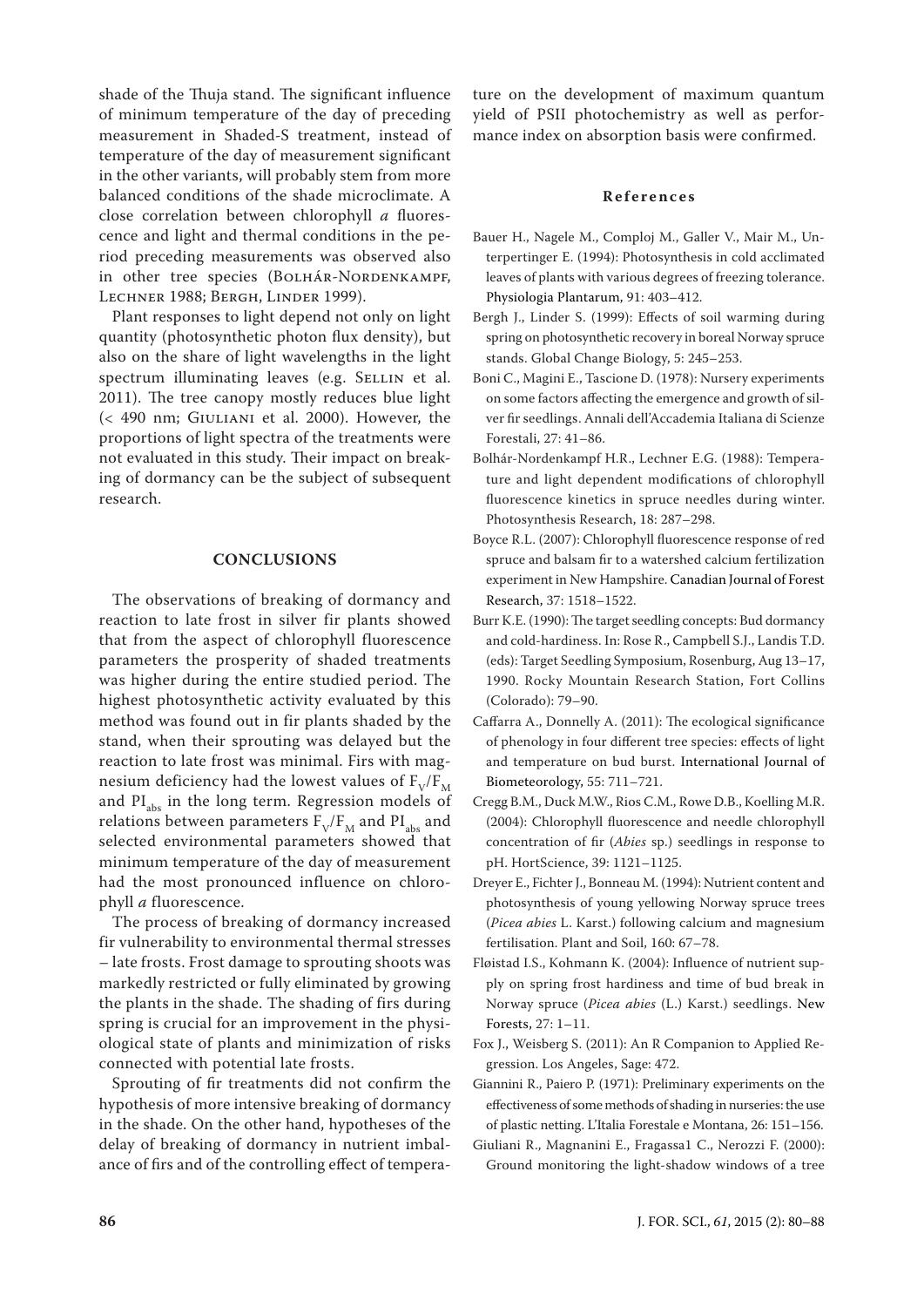canopy to yield canopy light interception and morphological traits. Plant, Cell and Environment, 23: 783–796.

- Hawkins C.D.B., Lister G.R. (1985): *In vivo* chlorophyll fluorescence as a possible indicator of the dormancy stage in Douglas-fir seedlings. Canadian Journal of Forest Research, 15: 607–612.
- Khan S.R., Rose R., Haase D.L., Sabin T.E. (2000): Effects of shade on morphology, chlorophyll concentration, and chlorophyll fluorescence of four Pacific Northwest conifer species. New Forests, 19: 171–186.
- Koller S., Holland V., Brüggemann W. (2013): Effects of drought stress on the evergreen *Quercus ilex* L., the deciduous *Q. robur* L. and their hybrid *Q. × turneri* Willd. Photosynthetica, 51: 574–582.
- Kölling C., Pauli B., Häberle K.H., Rehfuess K.E. (1997): Magnesium deficiency in young Norway spruce (*Picea abies* [L.] Karst.) trees induced by  $\text{NH}_4\text{NO}_3$  application. Plant and Soil, 195: 283–291.
- Kozlowski T.T., Pallardy S.G. (2002): Acclimation and adaptive responses of woody plants to environmental stresses. The Botanical Review, 68: 270–334.
- Krasowski M.J. (1996): Measures to reduce overwinter injury to planted spruce in boreal forest of British Columbia. Pacific Forestry Centre, Victoria (Canada). FRDA Report, 254: 17.
- L'Hirondelle S.J., Simpson D.G., Binder W.D. (2007): Chlorophyll fluorescence, root growth potential, and stomatal conductance as estimates of field performance potential in conifer seedlings. New Forests, 34: 235–251.
- Landis T.D., Dumroese R.K., Haase D.L. (2010): Seedling Processing, Storage, and Outplanting. Washington, DC, USDA Forest Service: 199.
- Lichtenthaler H.K., Babani F., Navrátil M., Buschmann C. (2013): Chlorophyll fluorescence kinetics, photosynthetic activity, and pigment composition of blue-shade and halfshade leaves as compared to sun and shade leaves of different trees. Photosynthesis Research, 117: 355–366.
- Maxwell K., Johnson G.J. (2000): Chlorophyll fluorescence – a practical guide. Journal of Experimental Botany, 51: 659–668.
- Niyogi K.K. (1999): Photoprotection revisited: genetic and molecular approaches. Annual Review of Plant Physiology and Plant Molecular Biology, 50: 333–359.
- Percival G.C., Henderson A. (2003): An assessment of the freezing tolerance of urban trees using chlorophyll fluorescence. The Journal of Horticultural Science and Biotechnology, 78: 254–260.
- Ritchie G.A. (1986): Relationships among bud dormancy status, cold hardiness, and stress resistance in 2+0 Douglas-fir. New Forests, 1: 29–42.
- Ritchie G., Landis T.D. (2005): Seedling quality tests: chlorophyll fluorescence. In: Dumroese R.K. et al. (eds): Forest Nursery Notes. R6-CP-TP-11-04. Portland, USDA Forest Service, Pacific Northwest Region: 12–16.
- Robakowski P. (2005a): Species-specific acclimation to strong shade modifies susceptibility of conifers to photoinhibition. Acta Physiologiae Plantarum, 27: 255–263.
- Robakowski P. (2005b) Susceptibility to low-temperature photoinhibition in three conifers differing in successional status. Tree Physiology, 25: 1151–1160.
- Robakowski P., Montpied P., Dreyer E. (2003): Plasticity of morphological and physiological traits in response to different levels of irradiance in seedlings of silver fir (*Abies alba* Mill). Trees, 17: 431–441.
- Robakowski P. (2006): Ecophysiology of silver fir (*Abies alba* Mill.) at the young age. Synthesis of study. Sylwan, 150: 44–52.
- Sariyildiz T., Anderson J.M. (2003): Decomposition of sun and shade leaves from three deciduous tree species, as affected by their chemical composition. Biology and Fertility of Soils, 37: 137–146.
- Sellin A., Sack L., Õunapuu E., Karusion A. (2011): Impact of light quality on leaf and shoot hydraulic properties: a case study in silver birch (*Betula pendula*). Plant, Cell and Environment, 34: 1079–1087.
- Schwab M., Noga G., Barthlott W. (1994): Einfluß von Mgund Ca-Mangel auf Mg- und Ca-Gehalte, Chlorophyllgehalt und Chlorophyllfluoreszenz von Fichtennadeln sowie auf die Mikromorphologie und Benetzbarkeit ihrer epicuticulären Wachse. Zeitschrift für Pflanzenernährung und Bodenkunde, 157: 421–427.
- Siegel S., Castellan N.J. (1988): Nonparametric Statistics for the Behavioral Sciences. New York, MacGraw-Hill: 399.
- Solberg S., Rindal T.K., Ogner G. (1998): Pigment composition in Norway spruce needles suffering from different types of nutrient deficiency. Trees, 12: 289–292.
- Stirbet A., Govindjee (2011): On the relation between the Kautsky effect (chlorophyll a fluorescence induction) and Photosystem II: basics and applications of the OJIP fluorescence transient. Journal of Photochemistry and Photobiology B, 104: 236–257.
- Strand M., Lundmark T. (1995): Recovery of photosynthesis in 1-year-old needles of unfertilized and fertilized Norway spruce (*Picea abies* (L.) Karst.) during spring. Tree Physiology, 15: 151–158.
- Strand M., Öquist G. (1985): Inhibition of photosynthesis by freezing temperatures and high light levels in coldacclimated seedlings of Scots pine (*Pinus sylvestris* L.). II. Effect on chlorophyll fluorescence at room temperature and 77 K. Physiologia Plantarum, 65: 117–123.
- Strasser R.J., Srivastava A., Tsimilli-Michael M. (1999): Screening the vitality and photo-synthetic activity of plants by fluorescent transient. In: Behl R.K., Punia M.S., Lather B.P.S. (eds): Crop Improvement for Food Security. Hisar, SSARM: 72–115.
- Strasser R.J., Srivastava A., Tsimilli-Michael M. (2000): The fluorescence transient as a tool to characterize and screen photosynthetic samples. In: Yunus M., Pathre U., Mohanty P. (eds): Probing Photosynthesis: Mechanism, Regulation and Adaptation. London, Taylor and Francis: 445–483.